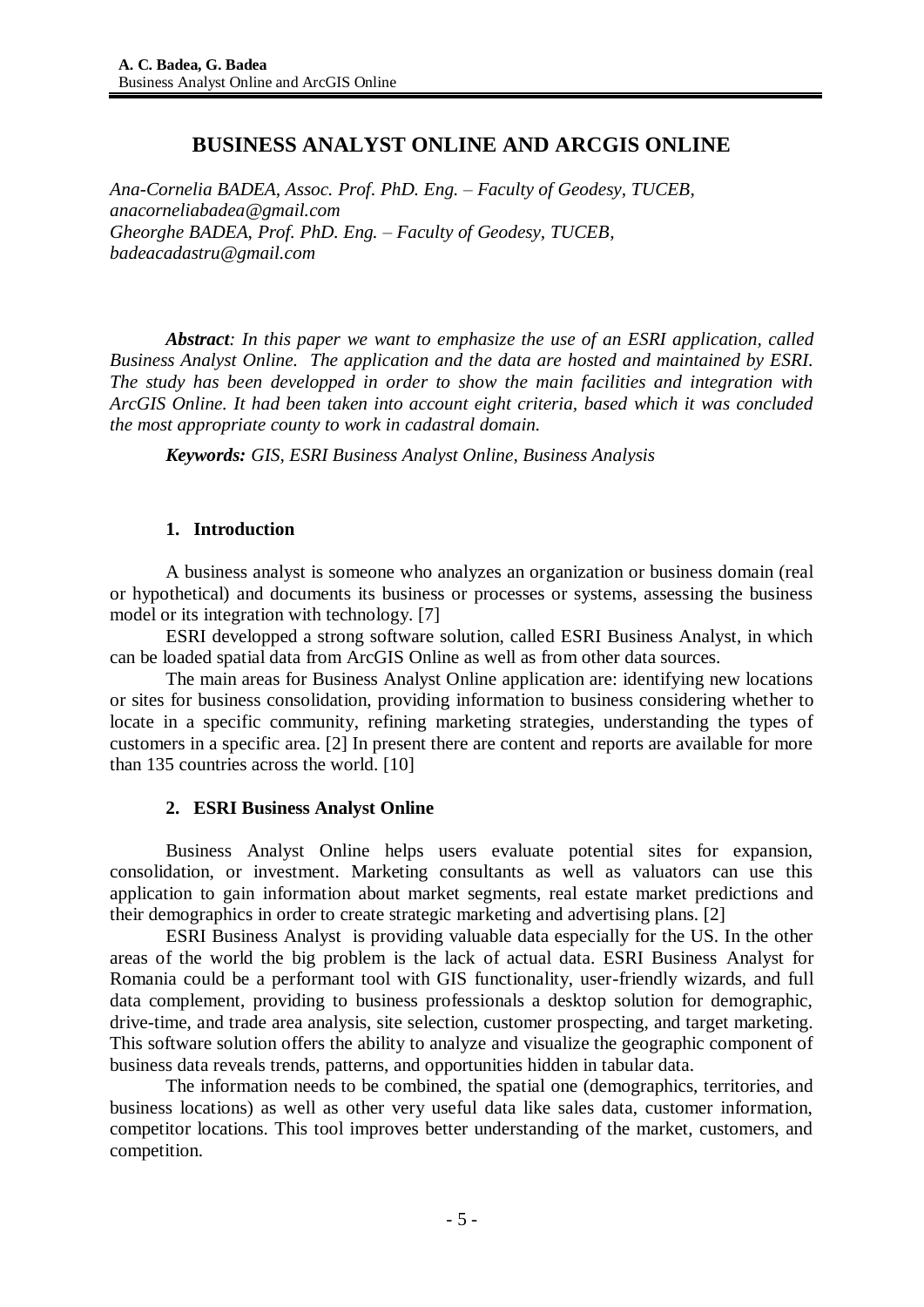

Fig. 1. Main Types of Business Analysis (according with [7])

#### **3. Testing the ESRI Business Analyst**

In Romania, one of the main issues about using Business Analyst is the lack of data. Many of data could be found and downloaded from the National Institute of Statistics website, but are not integrated yet in Business Analyst. The data regarding the authorized persons for the case study was taken from the NACLR (National Agency of Cadastre and Land Registration) website.

There are some kind of data managed by ESRI in the application, especially regarding population, life standard, through at municipality level, but there couldn't be found for example data on different types of businesses. In US for example, demographers, statisticians and economists at ESRI create updated current-year and five-year projections of demographic data [2], being released in Business Analyst Online as soon as it is available so that users have the fast access to critical information in a timely manner.

The workflow consists in the following stages: question, model, analyze and interpret. First step is to formulate the problem into a question. Analysis is useful for answering at business questions. In those specific answers is involved location information and this is the main advantage of ESRI Business Analyst. The modeling step is realised through identifying the appropriate geospatial techniques to answer the question, as well as the locational component and where could be found the useful data. According to[8], Data Modeling is used to describe entities (things, people, places etc) of which data is to be captured and attributes for each entity to record, being also visually illustrates how each entity relates to other entities by way of common attributes or combinations of attributes – a relationship modeling.

Some organizations store their data in RDBMS tables, such as Oracle or SQL Server. ArcSDE provides easy access to such tables, allowing ArcGIS products, such as Business Analyst Desktop and Business Analyst Server, to access the information indirectly. [9] An SDE repository accesses the data tables on one end and on the other end simulates workspaces for different users and multiple projects in a single ArcSDE workspace, and Business Analyst adds auxiliary system tables to an SDE repository.

Performing analysis is the third step, involving the right choice of variables (criteria) for retrieving an appropriate answer. The last step – interpret the findings – is based on this analysis. It could reach the conclusion that further analysis is needed, or maybe more data is needed.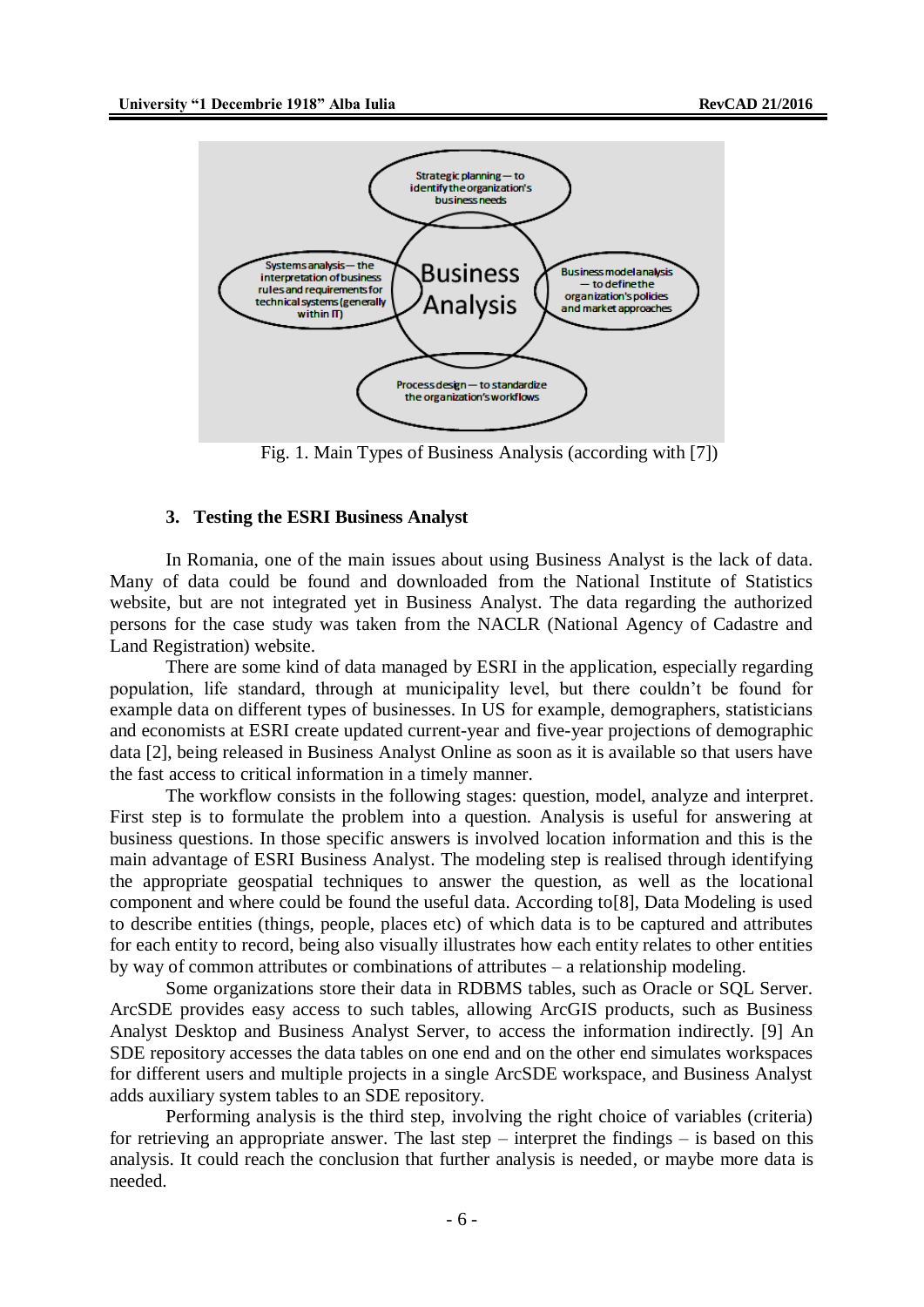Business Analyst Online (BAO) has been used for developping a study about the counties of Romania where could be more suitable to start a business in cadastral domain. According to [4], in cadastral business the project management is also very important.

There have been defined some specific criteria like those from figure 2: total population, purchasing power per capita, average household size, number of companies and sole traders who are acting already in this domain. For each criterion we established a range of values considered optimal, depending on how varies the distribution of values by counties. In the figure 2 is a scenario in which the investor agree to act in a more crowded place, where the population has higher incomes, but where the competition is high. In the figure 3 is a scenario in which the investor agree to act in a more crowded place, where the population has higher incomes, but where the competition is lower.

In figure 4 are emphasized the results obtained for the first case and in figure 5 generating the reports for the second case.



Fig. 3. Defining Criteria – second case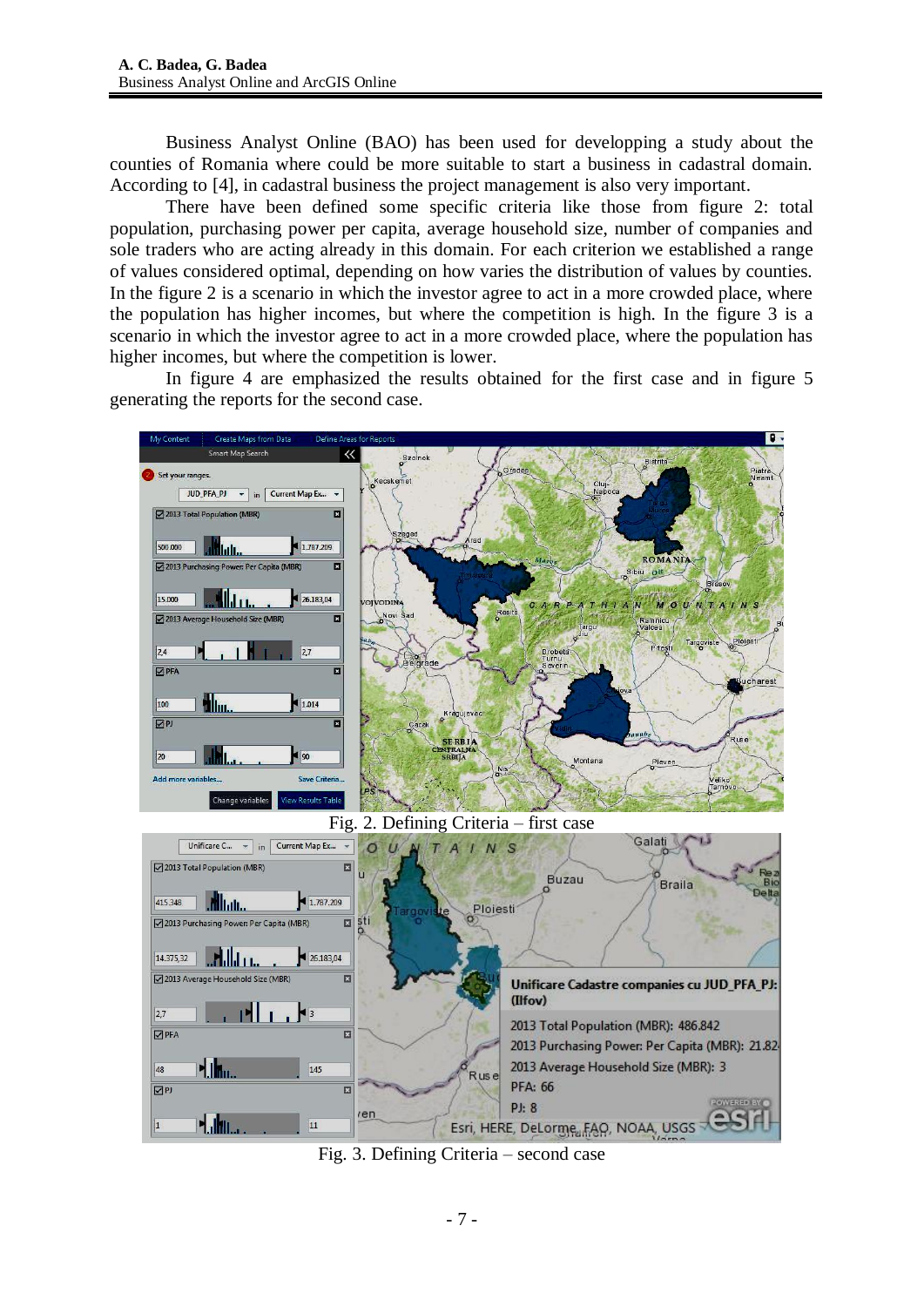|                           | Create Maps from Data                                               | <b>Define Areas for Reports</b> |                                                                                              |                         |    |
|---------------------------|---------------------------------------------------------------------|---------------------------------|----------------------------------------------------------------------------------------------|-------------------------|----|
|                           |                                                                     |                                 | Smart Map Search                                                                             |                         |    |
|                           | 4 JUD_PFA_PJ match your criteria.                                   |                                 |                                                                                              |                         |    |
| llı                       |                                                                     |                                 |                                                                                              |                         |    |
| JUD_PFA_PJ                | $\blacktriangle$                                                    |                                 | 2013 Total Population (M 2013 Purchasing Power: P 2013 Average Household  PFA                |                         |    |
| 16 (Dolj)                 | 656.401                                                             | 15.253,4                        | 2,7                                                                                          | 190                     | 34 |
| 26 (Mures)                | 549.701                                                             | 16.097,18                       | 2,7                                                                                          | 101                     |    |
| 35 (Timis)                | 685.107                                                             | 19.119,71                       | 2,7                                                                                          | 306                     |    |
| 40 (Municipiul Bucuresti) | 1.787.209                                                           | 26.183,04                       | 2,4                                                                                          | 1.014                   |    |
|                           |                                                                     |                                 | Figure 4 – Results Obtained for the first case                                               |                         |    |
|                           | Run reports                                                         |                                 |                                                                                              |                         |    |
|                           | Selected reports                                                    |                                 | ×                                                                                            | <b>Run Now</b>          |    |
| ▲ Site Map                |                                                                     |                                 | ×                                                                                            |                         |    |
|                           | 23 (Ilfov) 2                                                        |                                 | ×                                                                                            | Processing              |    |
|                           | 15 (Dambovita)                                                      |                                 | ×                                                                                            | Processing              |    |
|                           |                                                                     |                                 |                                                                                              |                         |    |
|                           |                                                                     |                                 |                                                                                              |                         |    |
|                           | <b>2013 Purchasing Power</b>                                        |                                 |                                                                                              |                         |    |
|                           | <b>Purchasing Power: Total</b><br><b>Purchasing Power: Per Mill</b> |                                 |                                                                                              | RON 63,218,341<br>0.188 |    |
|                           | Purchasing Power: Per Capita                                        |                                 |                                                                                              |                         |    |
|                           | <b>Purchasing Power: Index</b>                                      |                                 |                                                                                              | RON 11,224.85           | 67 |
|                           | <b>2013 Apparel and Services</b>                                    |                                 |                                                                                              |                         |    |
|                           |                                                                     |                                 |                                                                                              |                         |    |
|                           |                                                                     |                                 | Figure 6 - Extract from the Report of Fundeni area                                           |                         |    |
|                           |                                                                     | Oradea                          |                                                                                              |                         |    |
|                           |                                                                     | (Bihor)                         | Unificare Cadastre companies cu JUD_PFA_PJ: 05<br>2013 Total Population (MBR): 574.717       | u -<br>ipoca            |    |
|                           |                                                                     | <b>PFA: 286</b>                 | 2013 Purchasing Power: Per Capita (MBR): 15.765,59<br>2012 Average Household Size (MBR): 2,7 |                         |    |

Figure 7 – Example of Unfulfilled Criteria - Bihor County

It had been considered that could be better to take into account two more criteria: number of mortgages and the number of applications registered and solved/rejected, according with NACLR data. These data had been uploaded in ArcGIS Online.

Another data source used for the study is [11], considering that the mortgages represent an important indicator for dynamic of the real estate market as well as a good premise for a business in cadastral domain. Queries are easily done considering the interoperability between ArcGIS Online and Business Analyst Online. In figure 8 are presented the results for Ilfov county already identified in BAO (in the second case) as having a small number of authorized persons – solo traders - and private companies, so where there exist a weak number of competitors.

Another indicators for dynamic of the real estate market is the number of applications registered and solved/rejected, as well as the number of sold real estates, according with NACLR data. In figure 9 is emphasized the situation for Ilfov county, through an analysis proving that is a region with a strong dynamic real estate market.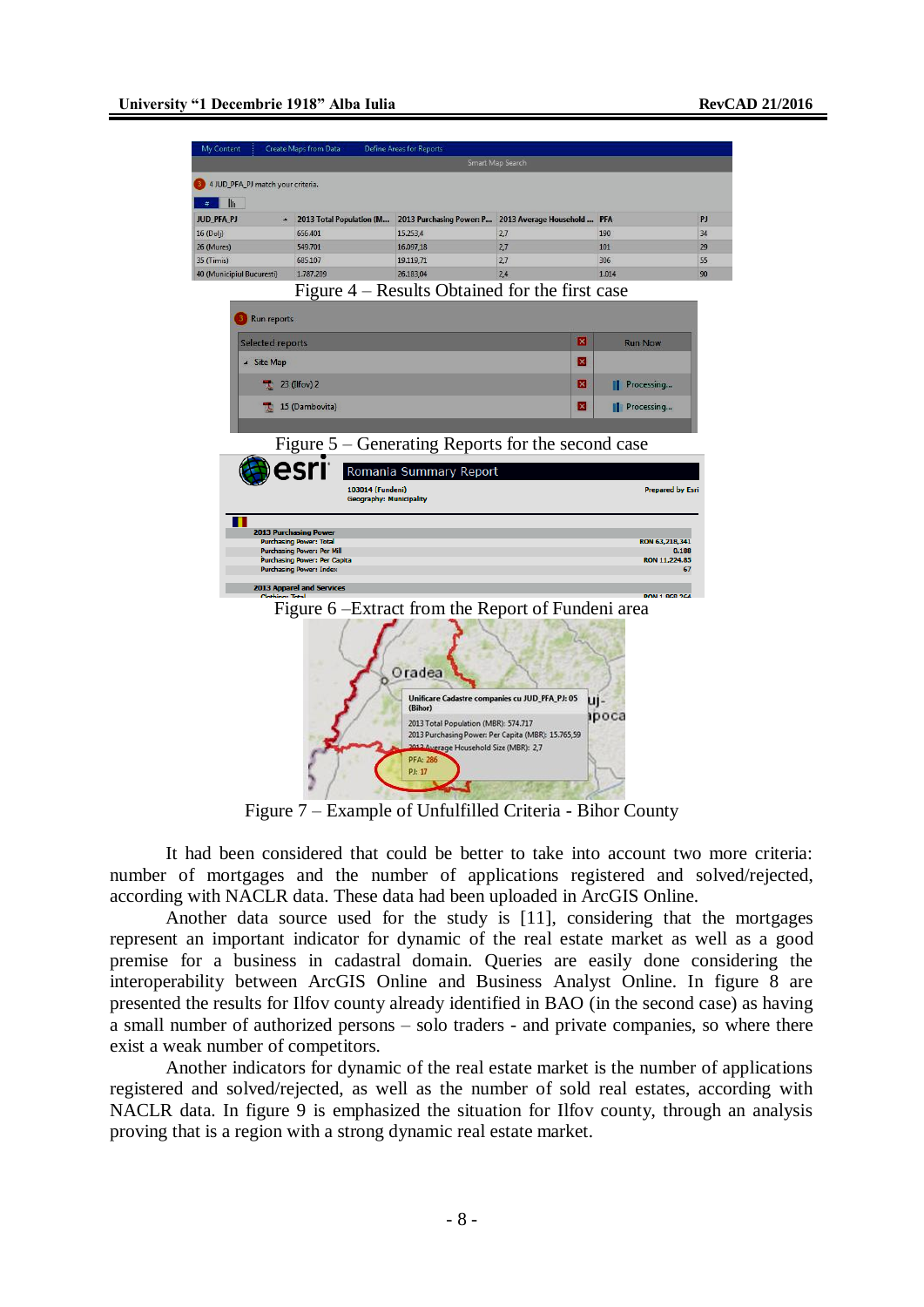|                          |                                            |                              |                                                                                                                                                                |                                                                      |                                                 | <b>FID</b>                                      | NR.CRT<br>173<br><b>ILFOV</b><br><b>JUDET</b><br>LUNA_RAPORTATA ianuarie 2, 2016<br>TIP PROPRIETATE neagricol<br>TIP_OPERATIUNE inscriere<br>NUMAR_IPOTECI 8<br>157<br>Transfocare la Obținere instrucțiuni |               | Esri, HERE, DeLorme, FAO, USGS C.                     |                                                                                           |                |                                                  |
|--------------------------|--------------------------------------------|------------------------------|----------------------------------------------------------------------------------------------------------------------------------------------------------------|----------------------------------------------------------------------|-------------------------------------------------|-------------------------------------------------|-------------------------------------------------------------------------------------------------------------------------------------------------------------------------------------------------------------|---------------|-------------------------------------------------------|-------------------------------------------------------------------------------------------|----------------|--------------------------------------------------|
|                          |                                            |                              |                                                                                                                                                                | cte spațiale, 7 selectate)                                           |                                                 |                                                 |                                                                                                                                                                                                             |               | Opțiuni tabel v                                       |                                                                                           |                |                                                  |
|                          |                                            |                              |                                                                                                                                                                | <b>JUDET</b>                                                         |                                                 | - LUNA_RAPORTATA TIP_PROPRIETATE TIP_OPERATIUNE |                                                                                                                                                                                                             | NUMAR_IPOTECI | <b>FID</b>                                            |                                                                                           |                |                                                  |
|                          |                                            |                              |                                                                                                                                                                | <b>ILFOV</b>                                                         | ianuarie 2, 2016                                |                                                 | inscriere                                                                                                                                                                                                   | 1             | 151                                                   |                                                                                           |                |                                                  |
|                          |                                            |                              |                                                                                                                                                                | <b>ILFOV</b>                                                         | ianuarie 2, 2016                                | agricol                                         | inscriere                                                                                                                                                                                                   | 23            | 152                                                   |                                                                                           |                |                                                  |
|                          |                                            |                              |                                                                                                                                                                | <b>ILFOV</b>                                                         | ianuarie 2, 2016                                | apartamente                                     | inscriere                                                                                                                                                                                                   | 259           | 153                                                   |                                                                                           |                |                                                  |
|                          |                                            |                              |                                                                                                                                                                | <b>ILFOV</b>                                                         | ianuarie 2, 2016                                | cu constructii                                  | inscriere                                                                                                                                                                                                   | 438           | 154                                                   |                                                                                           |                |                                                  |
|                          |                                            |                              |                                                                                                                                                                | <b>ILFOV</b>                                                         | ianuarie 2, 2016                                | fara constructs                                 | inscriere                                                                                                                                                                                                   | 345           | 155                                                   |                                                                                           |                |                                                  |
|                          |                                            |                              |                                                                                                                                                                | <b>ILFOV</b>                                                         | ianuarie 2, 2016                                | fara constructi                                 | radiere                                                                                                                                                                                                     |               | 156                                                   |                                                                                           |                |                                                  |
|                          |                                            |                              |                                                                                                                                                                | <b>ILFOV</b>                                                         | ianuarie 2, 2016                                | neagricol                                       | <i>inscriere</i>                                                                                                                                                                                            |               | 157                                                   |                                                                                           |                |                                                  |
|                          |                                            |                              | $(1 \text{ din } 18)$                                                                                                                                          | $\triangleright$ $\Box$ $\times$                                     | Figure 8 - Mortgages Situation for Ilfov County |                                                 |                                                                                                                                                                                                             |               |                                                       | LUNA_RAPORTATA ianuarie 2, 2016                                                           |                |                                                  |
| 奇<br>-<br>$\overline{O}$ |                                            |                              | NR.CRT<br>LUNA RAPORTATA<br><b>JUDET</b><br><b>TIP CERERE</b><br>TIP_INREGISTRARE_CERERE_Ghiseu<br>NUMAR CERERI<br>FID<br>Transfocare la Obtinere instructiuni | 185<br>ianuarie 2,<br>2016<br><b>ILFOV</b><br>receptie<br>162<br>171 | Esn, HERE, DeLorme, FAO, US                     | $+$<br>61<br>g,<br>$\overline{\mathbf{C}}$      |                                                                                                                                                                                                             |               |                                                       | TIP_PROPRIETATE_neagricol<br>VANZARI<br>34<br>FID<br>Transfocare la Obtinere instructiuni | 136            | $\circ$<br>Est, HERE, DeLorme, FAD, USGS, NOA CS |
|                          | cereri (288 obiecte spatiale, 7 selectate) |                              |                                                                                                                                                                |                                                                      |                                                 | Optiuni ta                                      | ancpivanzari201602 (224 obiecte spațiale, 6 selectate)                                                                                                                                                      |               |                                                       | <b>TIP PROPRIETATE</b>                                                                    | VANZARI        | Optiuni tabel v<br>FID.                          |
| <b>NR.CRT</b>            | LUNA RAPORTATA JUDET                       |                              | TIP_CERERE                                                                                                                                                     | TIP_INREGISTRARE_INUMAR_CERERI                                       | FID                                             | NR.CRT                                          | <b>JUDET</b><br><b>APTIVE</b>                                                                                                                                                                               |               | <b>LUNA RAPORTATA</b><br><b>IF PURSER'S ALL AVENU</b> | <b>FMILM NO</b>                                                                           | <b>Service</b> | in.                                              |
| 80<br><b>BI</b>          | ianuarie 2, 2016<br>ianuarie 2, 2016       | <b>ILFOV</b><br><b>ILFOV</b> | altele<br>informare                                                                                                                                            | Ghiseu<br>Ghiseu                                                     | 52<br>9.181                                     | 166<br>148<br>167                               | <b>IASI</b>                                                                                                                                                                                                 |               | ianuarie 2, 2016                                      | neagncol                                                                                  |                | 130                                              |
| 182                      | ianuarie 2, 2016                           | <b>ILFOV</b>                 | <i>informare</i>                                                                                                                                               | Online                                                               | 9.103                                           | (49<br>168<br>150                               | <b>ILFOV</b><br><b>ILFOV</b>                                                                                                                                                                                |               | ianuarie 2, 2016<br>ianuarie 2, 2016                  | agnool                                                                                    | 234<br>122     | 131<br>132                                       |
| 183                      | ianuarie 2, 2016                           | <b>ILFOV</b>                 | inscriere.                                                                                                                                                     | Ghiseu                                                               | 4.732                                           | 151<br>169                                      | <b>ILFOV</b>                                                                                                                                                                                                |               | ianuarie 2, 2016                                      | apartamente                                                                               | 506            | 133                                              |
| <b>IRA</b>               | ianuarie 2, 2016                           | <b>ILFOV</b>                 | <b>inscriere</b>                                                                                                                                               | <b>Online</b>                                                        | 3.757                                           | 152<br>170                                      | <b>ILFOV</b>                                                                                                                                                                                                |               | ianuarie 2, 2016                                      | cu constructii                                                                            | 684            | 134                                              |
| 185                      | ianuarie 2, 2016                           | <b>ILFOV</b>                 | receptie                                                                                                                                                       | Ghiseu                                                               | 162                                             | 153<br>171                                      | <b>ILFOV</b>                                                                                                                                                                                                |               | ianuarie 2, 2016                                      | fara constructi                                                                           | 930            | 135                                              |
| 186                      | ianuarie 2, 2016                           | <b>ILFOV</b>                 | receptie                                                                                                                                                       | Online                                                               | 1.504                                           | 154<br>172                                      | <b>ILFOV</b>                                                                                                                                                                                                |               | ianuarie 2, 2016                                      | neagricol                                                                                 | 34             | 136                                              |

Figure 9 – Requests Situation and Number of Sold Real Estates in January, 2016 for Ilfov County

Based on these eight criteria (five defined in BAO and three in ArcGIS Online) could be concluded that Ilfov is the best place in Romania for starting a new business in cadastral domain.

## **4. Conclusions**

ESRI Business Analyst proves that is a useful tool for finding an appropriate place according with some criteria, extracting the information linked to the purpose. Another advantage is the interoperability with ArcGIS Online, having the possibility to share information. Some analytical functions are automatized [3] and are not necessary a high level of spatial data knowledge, facilitating the business analysts' work.

We need to take into account that these results could be affected by the proximity  $-$ Bucharest town – in which are acting the biggest number of authorized persons, being a big density of them. All of these authorized persons could work in fact in Ilfov as well as in Bucharest. For this reason, as a future work, can be made a different analysis regarding Ilfov and Bucharest managed together.

Taking into account that a person could start a business in another country, having the knowledge about the workflow [5], [6], the study could be extended at European level, integrating data that could be downloaded from national cadastral sites.

It should be useful to have more economic and business data in the purpose of creating detailed trends and taking the right decisions. Knowing the economic profile of inhabitants can be made predictions on certain phenomena, especially in valuation works.

Users can generate a report for the specific area of interest and the informations are dynamically aggregated from the demographic and market data for the specified region using advanced GIS techniques that provide accurate estimates even for very small geographic areas.